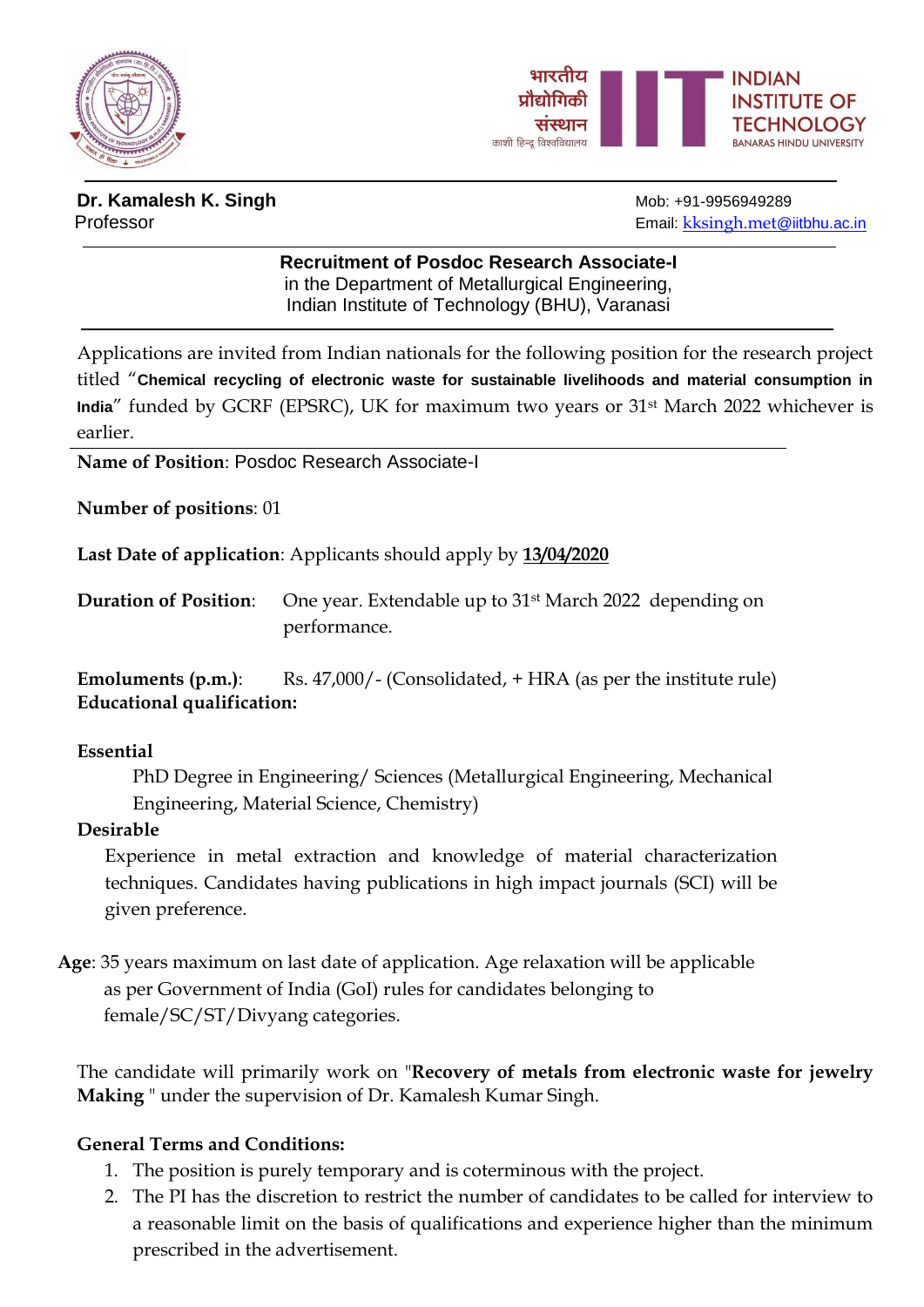- 3. Only shortlisted candidates will be communicated to appear in the interview and no other communications in this regard will be entertained.
- 4. The candidate, when selected, is expected to join immediately.
- 5. No TA/DA will be paid for attending the interview.
- 6. All things being equal, SC/ST candidates will be preferred as per GOI rules.

**Interested candidates should send their hard copy application in the attached application format to the Principal Investigator to the following address by 13.04.2020:**

**To,**

**Dr. Kamalesh Kumar Singh Professor, Department of Metallurgical Engineering Indian Institute of Technology (BHU) Varanasi 221005 (U.P.) INDIA**

Interested Applicants can also sent their applications and scanned copies of certificates and documents by email to the principal Investigator at: [kksingh.met@iitbhu.ac.in](mailto:kksingh.met@iitbhu.ac.in)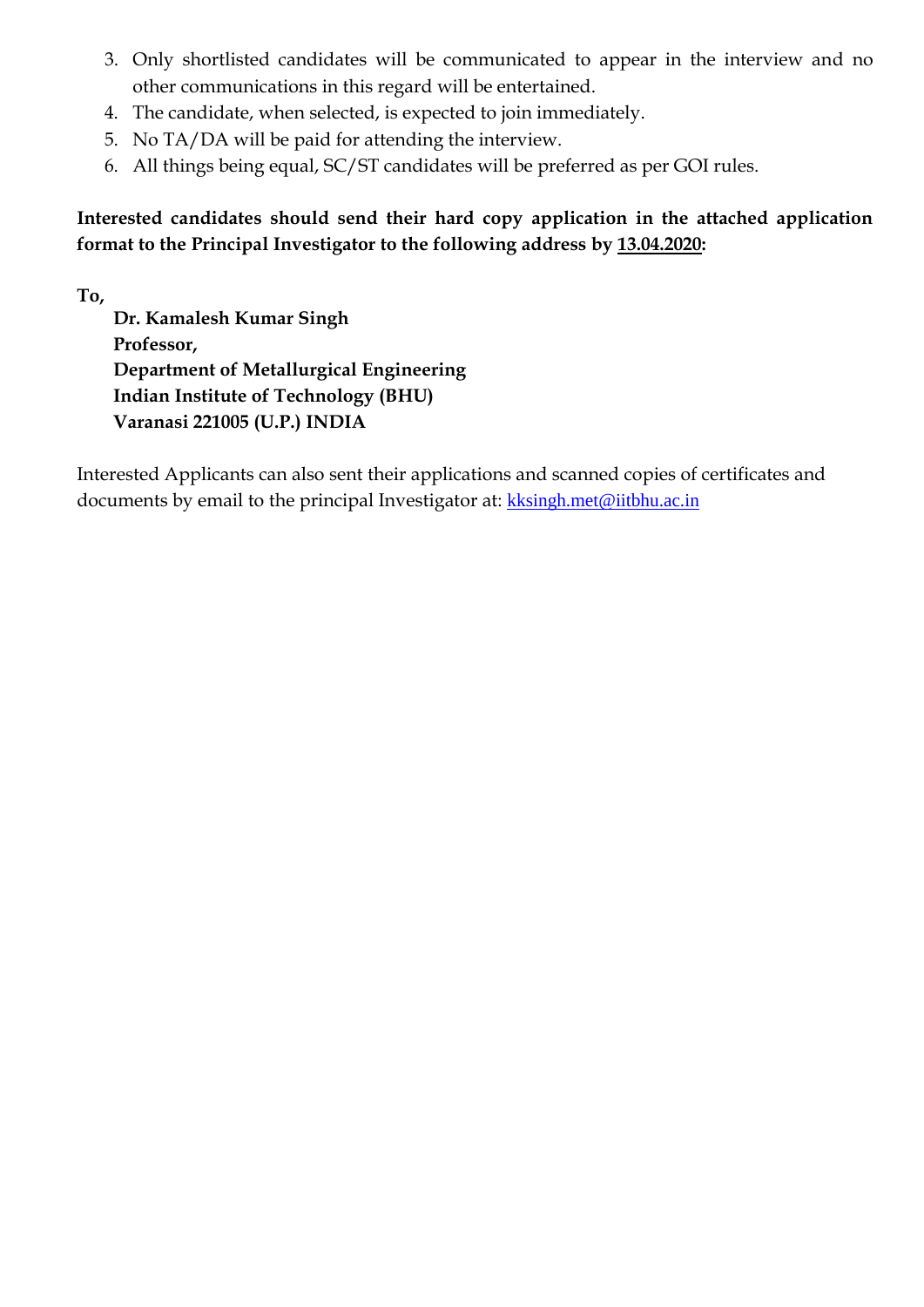#### **APPLICATION FOR POSITION OF "POSDOC RESEARCH ASSOCIATE-I"**

Department of Metallurgical Engineering, IIT (BHU), Varanasi, 221005, India.

- 1. Full Name:
- 2. Date of Birth:
- 3. Sex: M/F
- 4. Category: GEN/SC/ST/OBC
- 5. Marital Status: Y/N
- 

6. Nationality: 7. Physically handicapped: Y / N

8. Names of Father and Mother:

9. Address of Correspondence (including phone No):

10. E-mail Address:

11. Academic Record: (a) GATE/CSIR/UGC National Exam Qualification details with Percent marks/Rank, year of qualifying etc:

(b) Qualifying Degree (starting from Graduation onward):

| Examination<br>with<br>Specialization | Name of School,<br>College,<br>University/Institute,<br>with city and state | Year of<br>passing | Subjects | Percentage of<br>marks/GPA<br>obtained | Distinction/<br>Division |
|---------------------------------------|-----------------------------------------------------------------------------|--------------------|----------|----------------------------------------|--------------------------|
|                                       |                                                                             |                    |          |                                        |                          |
|                                       |                                                                             |                    |          |                                        |                          |
|                                       |                                                                             |                    |          |                                        |                          |
|                                       |                                                                             |                    |          |                                        |                          |

12. Details of the project carried out (if any) with duration, place of work, area worked on, mentor/guide's name, description of the project and contribution to the project (in not more than 5 sentences), and publication details (if any):

13. Working experience (if any):

14. Whether currently employed:

15. Time required to join this position:

16. Names and addresses of two referees along with phone number and e-mailaddress:

**Declaration:** I hereby declare that I have carefully read and understood the instructions and particulars on this application and that all entries in this form as well as in the attached sheets are true to the best of my knowledge and belief.

| PHOTO |  |
|-------|--|
|       |  |

Date: Signature Place: